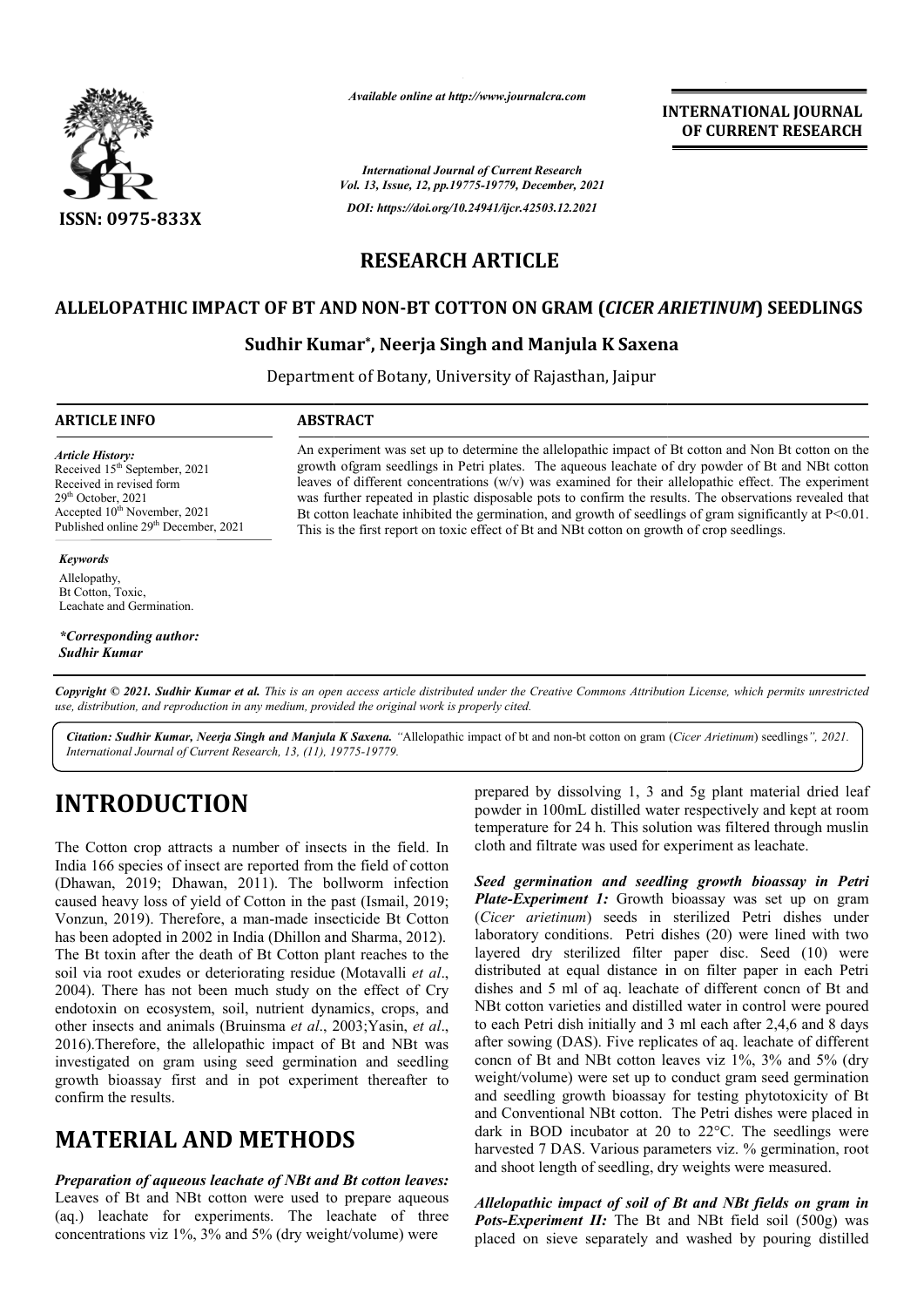water over it two three times and collected in conical flasks and termed washing 1 (Bt) and washing 2 (NBt) for further experiment. The allelopathic impact of these washing 1 and 2 were investigated using seed germination and seedling bioassay on three crops.

*Allelopathic impact of Bt and NBt on gram seedlings in pots-Experiment III:* The pot experimentwase also performed to confirm the results obtained with Petri plates. Small disposable pots (8×6) were filled with 60 g dry garden soil.They were moistened with water. Top soil around 5 cm layer of each pot was removed in separate container and dry powder(60 g) of Bt and NBtleaves were mixed to make it 5%w/w and refilled in disposable pots with 5 replicates of each set. Ten seeds of gram were placed at equidistance. Growth parameters viz., germination, shoot length, root length, fresh weight and dry weight were observed after the harvest of experiment 10 DAS.

*Antibacterial Bioassay-Experiment IV:* The bioactivity of Bt and NBt extracts of cotton leaves was further tested by antimicrobial bioassay. Pure cultures of 2 bacteria, *Escherichia coli* (Gram-ve) and *Staphylococcus aureus* (Gram+ve) were obtained frommicrobiology laboratory, SMS Medical College, Jaipur and grown in Nutrient agar (NA) medium (prepared by autoclaving 8% Nutrient agar of Difeco-Laboratories, Detroit, USA) in distilled water at 15 lbs. psi for 25-30 min and incubating at 37°C for 48 h.The bioassay was performed following wells diffusion method. Petri plates were evaluated for bioactivity test by calculating the diameter of inhibition zone (in mm) using ruler. All sets were replicated three times. Average values were computed. The allelopathic potential were measured quantitatively on the basis of the inhibition zone, and activity index.

# **RESULTS**

#### *Effect of Bt and NBt cotton on gram seedlings in Petri plates-Experiment I*

**Data Analyses**The allelopathic impact of Bt and NBt cotton plants on the growth of gram is shown in Table 1. Germination % was decreased to  $60\pm 6$  cf C at 3 and 5 % concn of aqueous leachate of Bt cotton significant at p<0.01. However, NBt leaves had no impact on germination of gram seeds, but it greatly retarded at all concn of Bt cotton leaves.The stem and root length also declined significantly  $(p<0.01)$  in Bt cotton leaves however, little impact was seen in NBt cotton leaves. The maximum inhibiting effect was noted in dry weight.

*Allelopathic impact of soil of Bt and NBt fields in Petri plates on gram seedlings Experiment II:* The allelopathic potential of soil of Bt and NBt cotton fields on gram seedlings is shown in Table 2. The soil of Bt cotton field exhibited toxicity to the growth of gram seedlings. The germination % was observed 88±4, 70±3 and 84±4 in control, Bt and NBt field soil. **Data Analyses** Bt field soil greatly reduced the length of stem of gram seedlings from 16.28±1cm in control to 8.72±0.80 in Bt field soil significant at p<0.01. Similarly, root length and dry weight also declined in Bt field soil (11.83±0.55cm and 0.98±0.04g in Bt soil and 17.01±0.43cm and 1.41±0.08g in control respectively.

*Allelopathic impact of Bt and NBt leaves on gram seedlings in pots - Experiment III:* The results of allelopathic impact of Bt and NBt cotton on the growth of gram plants in pots is shown in Table 3. Bt leaves reduced the germination % of gram seeds from  $86\pm4$  in C to  $76\pm5\%$  in Bt at 5 % concn. However, NBt improved the same to 88±4 % in comparison to C.

**Data Analyses** Bt leaves lessened the shoot length and root length significantly at p<0.01(11.47±0.81 and 9.94±0.27 cm) than 15.59±0.28 and 12.54±0.33cm in control at 5% after 14 days. However, there is little enhancement in the length of gram plants in the presence of NBt leaves. Likewise, there was almost no difference in their dry weight in both sets. Bt leaves had greater inhibitory effect on gram plants than NBt in pot experiment in comparison to control.

*Antibacterial Bioassay-Experiment IV:* The allelopathic potential of Bt and NBt cotton plants was also investigated using antibacterial bioassay. The results of well diffusion method are summarized in Table 4. The impact was seen on two bacterial strains *Escherichia coli* and *Staphylococcus aureus*. Ciprofloxacin was used as standard for comparison. The aqueous leachate of 3 % of Bt and NBt leaves was used for antibacterial bioassay. Bt was found toxic to the growth of *E. coli.*

**Data Analyses:** It produced 61.76±3.33 % zone of inhibition (ZOI) significant  $(p<0.01)$  in comparison to standard whereas Bt made 91.60±4.67% ZOI. Bt and NBt leachate was found highly toxic to the growth of pus forming bacteria *S. aureus* significant at  $p<0.01$  and produced 72.12 $\pm$ 3.23 and 53.87 $\pm$ 3.02 % ZOI in comparison to standard. The activity Index of both bacteria were measured as 0.61 and 0.91 in *E. coli* and 0.53 and 0.72 in *S. aureus*. The higher index in Bt cotton confirms higher allelopathic potential in comparison to NBt.

# **DISCUSSION**

The production of cotton gradually but slowly increased in 1970-71 from 5000-000 Bales, 000ha to 15000/- bales/ in 96- 97. After a short fall in 2002-2003, it again enhanced to more than 25000 in 2008-2009 (Suresh *et al*., 2015). Cotton production decreased in 2002 but increased thereafter because Bt cotton, a man-made insecticide has been adopted by the farmers in India. Yield increased from 180kg/ha in 1980 to 200 kg/ha in next 20 years but doubled (424 kg/ha) in 2009-10. Nevertheless, the same tremendously enhanced thereafter and reached 785 kg/ha in 2013-14 (Cotton Advisory Board, 2014). In 2007-08 Bt cotton yield was 1376 kg/ha in 310 plots where NBt cotton 1112 kg/ha in 80 plots (Lalitha et al., 2009). Approximately 0.25 g ha Cry endotoxin has been documented in the field of Bt Crop (*Blackwood* and *Buyer, 2004*). However, there are reports that Cry 1 Ac did not affect ecological and environmental conditions of the field neither metabolic nor biochemical (Velmurugan and Sahu, 2013;Yasin, *et al*., 2016; Sherene *et al*., 2019; Mandal *et al*., 2019). The Bt cotton has been adopted in India in 2002. Yield increased from 180kg/ha in 1980 to 200 kg/ha in next 20 years but doubled (424 kg/ha) in 2009-10. It has been a dispute from last few years that transgenic plants have potential to alter the plant residue features and rhizosphere because they directly come in contact with soil. Soil chemistry is greatly affected by the presence of Cry gene. It significantly decreased 12-27% bacterial population and enzymes activities present in soil viz., acid phosphatases, phytase, nitrogenase and dehydrogenase in Bt cotton compared with non-Bt cotton fields.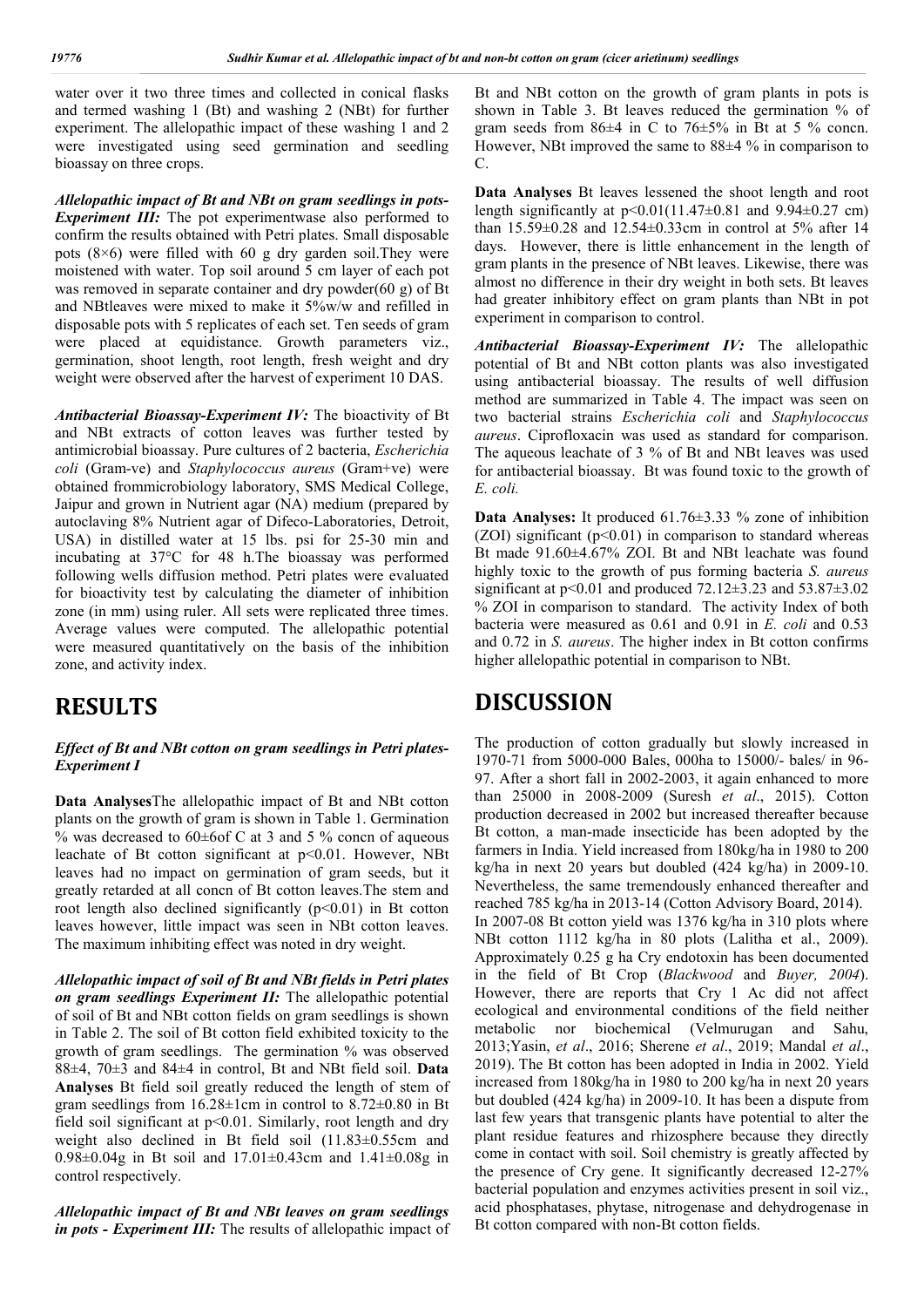#### **Table 1. Effect of different concn of leachate of NBt and Bt cotton leaves on the growth of gram (***Cicer arietinum***) seedlings**

|                                                                                                                                      |                  | NBt              |                   |                  | Bt                 |                    |                   |
|--------------------------------------------------------------------------------------------------------------------------------------|------------------|------------------|-------------------|------------------|--------------------|--------------------|-------------------|
| Parameters                                                                                                                           | Control          | $1\%$            | 3%                | 5%               | $1\%$              | 3%                 | $5\%$             |
| Germination %                                                                                                                        | $90 \pm 6$       | $87+3$           | $90 \pm 6$        | $87+3$           | $73\pm9$           | $60+6*$            | $67+9*$           |
| Stem length, cm                                                                                                                      | $16.23 \pm 1.18$ | $15.53 \pm 0.76$ | $15.89 \pm 0.68$  | $15.49 \pm 0.66$ | $8.83 \pm 0.66$ ** | $8.76 \pm 1.18**$  | $7.68 \pm 0.47**$ |
| Root length, cm                                                                                                                      | $15.65 \pm 0.46$ | $15.47 \pm 0.41$ | $17.84 \pm 0.61*$ | $16.31 \pm 0.77$ | $12.56 \pm 0.60*$  | $11.87 \pm 0.55**$ | $10\pm0.25**$     |
| Fresh weight, g                                                                                                                      | $7.51 \pm 0.46$  | $7.20 \pm 0.77$  | $7.87 \pm 0.45$   | $8.08 \pm 0.30$  | $5.61 \pm 0.25*$   | $5.11 \pm 0.23$ ** | $5.08 \pm 0.27*$  |
| Dry weight, g                                                                                                                        | $1.86 \pm 0.07$  | $1.57 \pm 0.14$  | $1.29 \pm 0.06$   | $1.31 \pm 0.17$  | $0.98 \pm 0.06$ ** | $0.84 \pm 0.03$ ** | $0.70 \pm 0.12**$ |
| Mean $\pm$ SE. *=p< 0.05, **=p<0.01. All columns of growth parameters are significantly compared Bt with NBt as standard using Tukey |                  |                  |                   |                  |                    |                    |                   |
| test after ANOVA                                                                                                                     |                  |                  |                   |                  |                    |                    |                   |

#### **Table 2. Allelopathic impact of soil of Bt and NBt cotton fields on the growth of gram (***Cicer arietinum***) seedlings in Petri plates**

| <b>Parameters</b>     | Control           | NBt              | Bt                  |
|-----------------------|-------------------|------------------|---------------------|
| Germination, %        | $88 + 4$          | $84\pm4$         | $70\pm3**$          |
| Shoot length, cm      | $16.28 \pm 1$     | $15.75 \pm 1.11$ | $8.72 \pm 0.80**$   |
| Root length, cm       | $17.01 \pm 0.43$  | $16.24 \pm 0.40$ | $11.83 \pm 0.55$ ** |
| Total fresh weight, g | $7.82 \pm 0.12$   | $7.63 \pm 0.23$  | $5.69 \pm 0.49**$   |
| Total dry weight, g   | $1.41 {\pm} 0.08$ | $1.32 \pm 0.03$  | $0.98 \pm 0.04**$   |

#### **Table 3. Allelopathic impact of Bt and NBt on gram (***Cicer arietinum***) seedlings in pot experiment**

| Parameters            | Control          | NBt              | <b>Bt</b>         |
|-----------------------|------------------|------------------|-------------------|
| Germination, %        | $86\pm4$         | $88+4$           | $76\pm5$          |
| Shoot length, cm      | $15.59 \pm 0.28$ | $16.31 \pm 0.58$ | $11.47\pm0.81**$  |
| Root length, cm       | $12.54 \pm 0.33$ | $13.12 \pm 0.27$ | $9.94 \pm 0.27**$ |
| Total fresh weight, g | $8.43 \pm 0.36$  | $8.24 \pm 0.39$  | $5.92 \pm 0.52**$ |
| Total dry weight, g   | $1.61 \pm 0.09$  | $1.05 \pm 0.08$  | $1.65 \pm 0.07**$ |

#### **Table 4. Effect of methanolic leaf extract of NBt and Bt cotton on bacteria**

|                              | Zone of Inhibition (ZOI), mm |                    |      |                       |                     |      |  |
|------------------------------|------------------------------|--------------------|------|-----------------------|---------------------|------|--|
| Methanolic extract of leaves | <b>Bacteria</b>              |                    |      |                       |                     |      |  |
|                              | Escherichia coli             |                    |      | Staphylococcus aureus |                     |      |  |
|                              | Standard                     | <b>ZOI</b>         | AI   | Standard              | <b>ZOI</b>          | AI   |  |
| NBt cotton                   | $18.23 \pm 0.28$             | $11.26 \pm 0.08**$ | 0.61 | $19.73 \pm 0.33$      | $10.63 \pm 0.08$ ** | 0.53 |  |
| Bt cotton                    | $18.23 \pm 0.28$             | $16.70 \pm 0.2$ ** | 0.91 | $19.73 \pm 0.33$      | $14.23 \pm 0.03$ ** | 0.72 |  |

Standards: Ciprofloxacin; Activity index = ZOI of test sample/ZOI of standard, Mean ± SE, \* p<0.05, \*\* p<0.01, All columns (ZOI) are compared with standard using Tukey test after ANOVA using ezanova software



**Figure 1. Allelopathic impact of aqueous leachate of Bt and NBt cotton leaves on gram seedlings**



**Figure 2. Allelopathic impact of soil of Bt and NBt cotton fields on gram seedlings**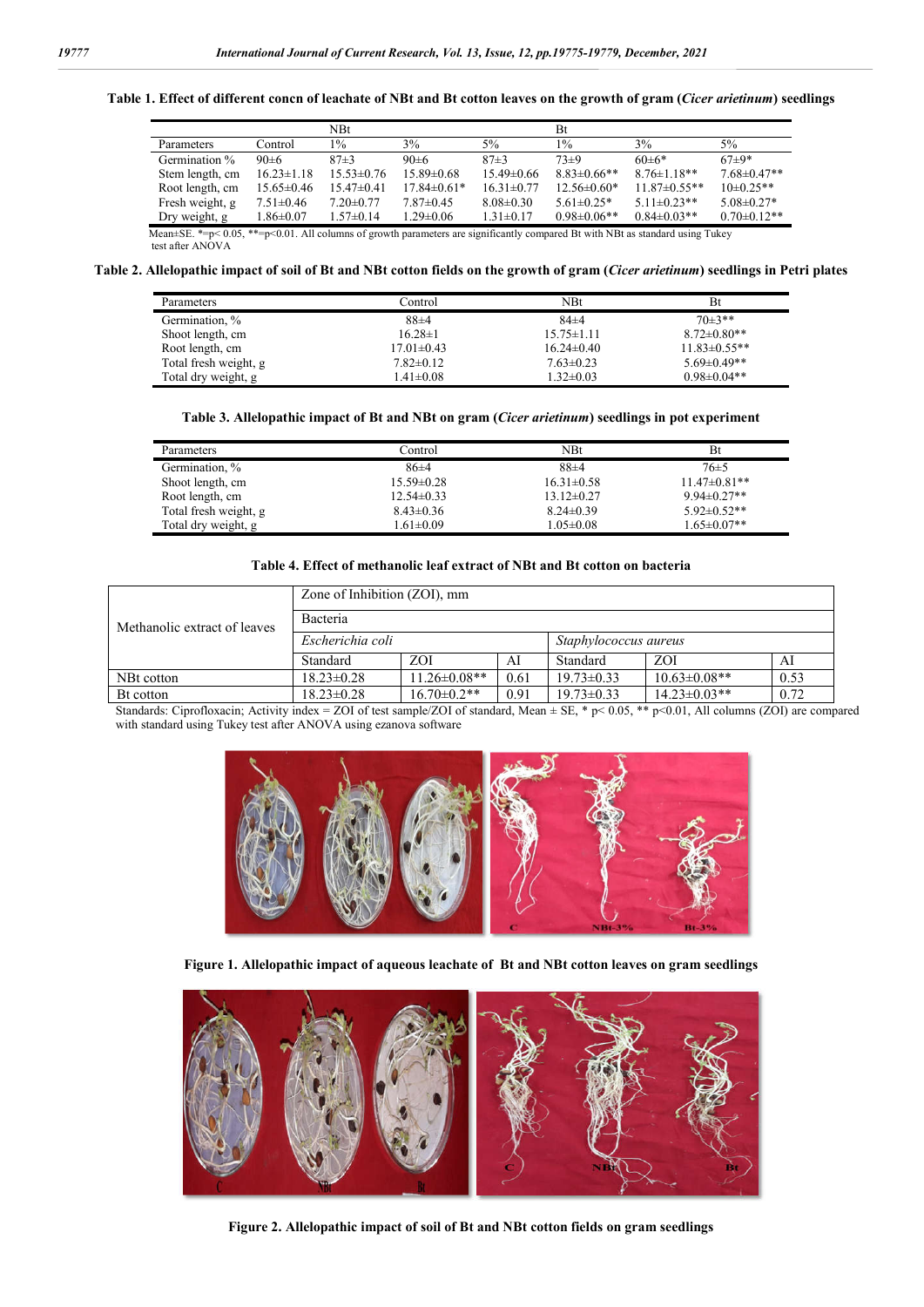

**Figure 3. Allelopathic impact of aq. leachate of NBt and Bt cotton on gram in pots**

#### **Antibacterial bioassay**



**Figure 4. Effect of methanolic leaf extract of NBt and Bt cotton**

However, no effect was observed in fungal and nitrifiers counts, esterase and alkaline phosphatase activities (Tarafdar *et al*., 2012). The Cry proteins enter in rhizosphere after death of Bt cotton plant. Its persistence nature has been documented (Muchaonyerwa *et al*., 2004; Karuri *et al*., 2013). It can survive there up to 140 days (Palm *et al*., 1996). Autotoxicity of NBt cotton plant has been reported that inhibited its own seedlings in decomposing residue of Bt cotton (Li and Zhang, 2016). Additionally, decreased soil fertility and nutrients have been described in long term cotton cultivation due to infestation with *Fusarium*sp.and *Verticillium*sp. (Neri *et al.,* 2005).However, exudates of Bt cotton may alter the microorganisms in the field (Singh *et al*., 2013). The present findings indicated the inhibitory effect of two bacteria in antibacterial bioassay. Bt cotton did not alter the soil chemistry (Sarkar *et al*., 2009). Insecticidal proteins have been reported to bound on clays and humic acids (Stotzky, 2004). There has not been any study on allelopathy of cotton. Recently allelopathic potential of Bt and NBt cotton leaves have been reported using duckweed bioassay (Kumar *et al*., 2020). The present findings concluded that both NBt and Bt leaves had negative effect on gram seed germination and seedling growth. Nevertheless, its effect was severe with Bt leaves. The rhizospheric soil of Bt cotton plant also produced toxic effect on growth of gram seedlings. However, no significant effect was seen in case of NBt rhizospheric soil except dry weight. The allelopathic potential of Bt cotton leaves was also confirmed by antibacterial bioassay.

The Bt cotton leaves strongly inhibited the growth of bacteria,*E. coli* and *S. aureus*in comparison to NBt. The present findings highlighted that allelopathic potential of Bt leaves was apparent on growth crop seedlings and also confirm that the soil is also influenced.

# **ACKNOWLEDGEMENT**

One of US (Neerja Singh) is gratefully acknowledged UGC, New Delhi for providing JRF NET fellowship. We are also thankful to the Department of Botany, University of Rajasthan, Jaipur for providing facilities in the department for this research.

# **REFERENCES**

- Dhawan, A.K.2019, Integrated Pest Management in Cotton. In:*Integrated Pest management in the Tropics*, New India Publishing Agency, New Delhi.pp 499-575.
- Dhawan, AK V. Kumar,K.Singh, and S.Saini, 2011. Pest Management Strategies in Cotton Soc., *Sustainable Cotton Production*, Ludhiana: 127.
- Blackwood CB and Buyer JS(2004). Soil microbial communities associated with Bt and non-Bt corn in three soils. Journal of Environmental Quality,33: 832-836.
- Bruinsma M, Kowalchuk GA and Van Veen JA (2003). Effects of genetically modified plants on microbial